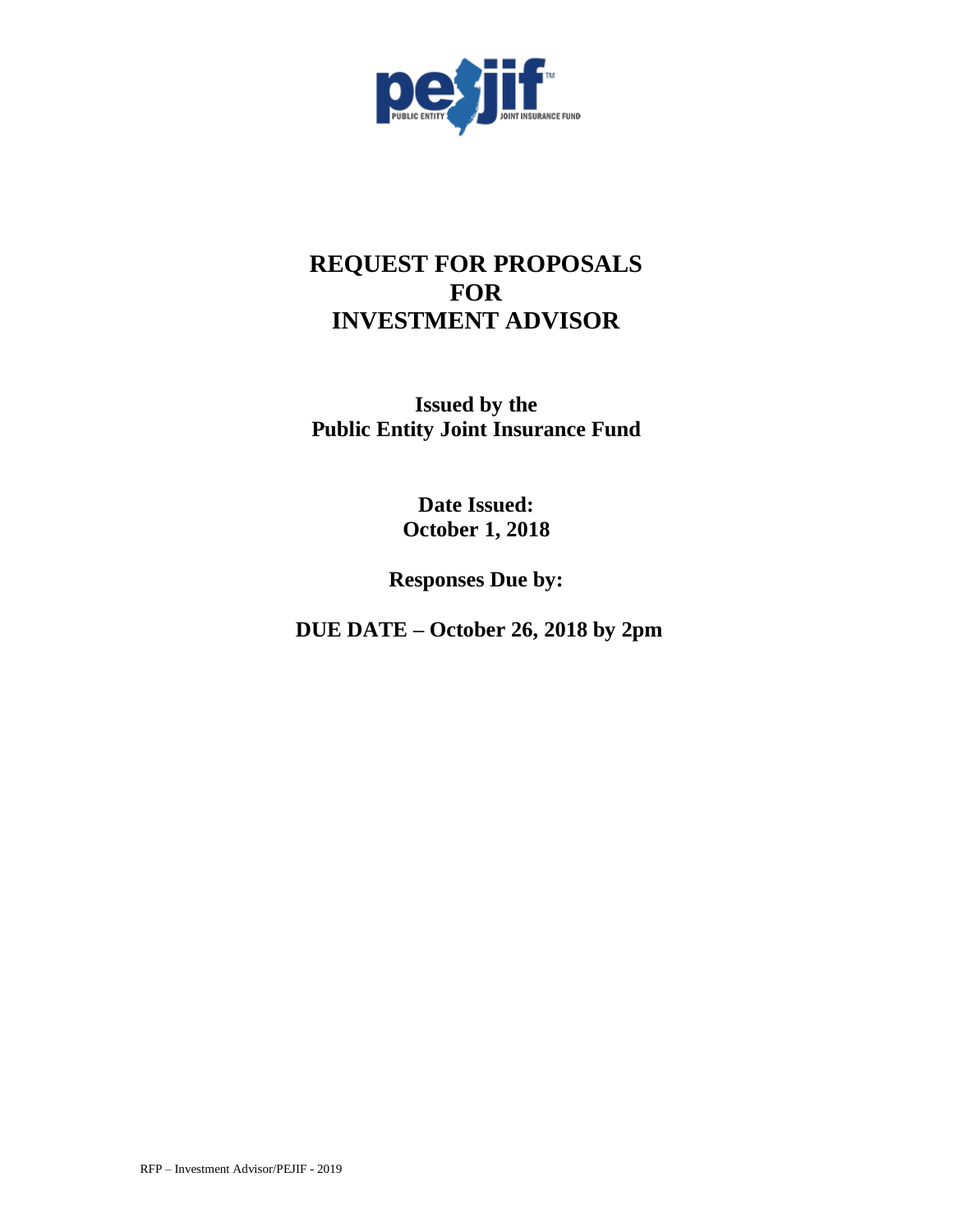

## **REQUEST FOR PROPOSALS (RFP) FOR INVESTMENT ADVISOR**

## **I. PURPOSE AND INTENT**

Through this Request for Proposals (RFP), the Public Entity Joint Insurance Fund (hereinafter the "Fund") seeks to engage a vendor as an Investment Advisor for the 2019 fund year commencing January 1, 2019 or upon appointment, whichever is later. This contract will be awarded through a fair and open process pursuant to NJSA 19:44A-20.4 et seq.

## **II. PROPOSAL SUBMISSION**

Submit (a) one original paper copy, clearly marked as the "ORIGINAL" plus an electronic **copy in Word format on a flash drive**. The proposal must be addressed to:

> Madeline Delgado Executive Assistant Public Entity Joint Insurance Fund c/o NIP Group, Inc. 900 Route 9 North / Suite 503 Woodbridge, New Jersey 07095

#### **The proposal must be received by October 26, 2018 at 2:00 p.m.**

#### **Faxed or E-Mailed proposals will NOT be accepted.**

#### **Any inquiry concerning this RFP should be directed in writing to:**

Madeline Delgado Executive Assistant to the President Public Entity Joint Insurance Fund 900 Route 9 North / Suite 503 Woodbridge, New Jersey 07095

All documents/information submitted in response to this solicitation shall be available to the general public as required by the New Jersey Open Public Records Act N.J.S.A. 47:1A-1 et seq. The Fund will not be responsible for any costs associated with the oral or written and/or presentation of the proposals. The Fund reserves the right to reject any and all proposals, with or without cause, and waive any irregularities or informalities in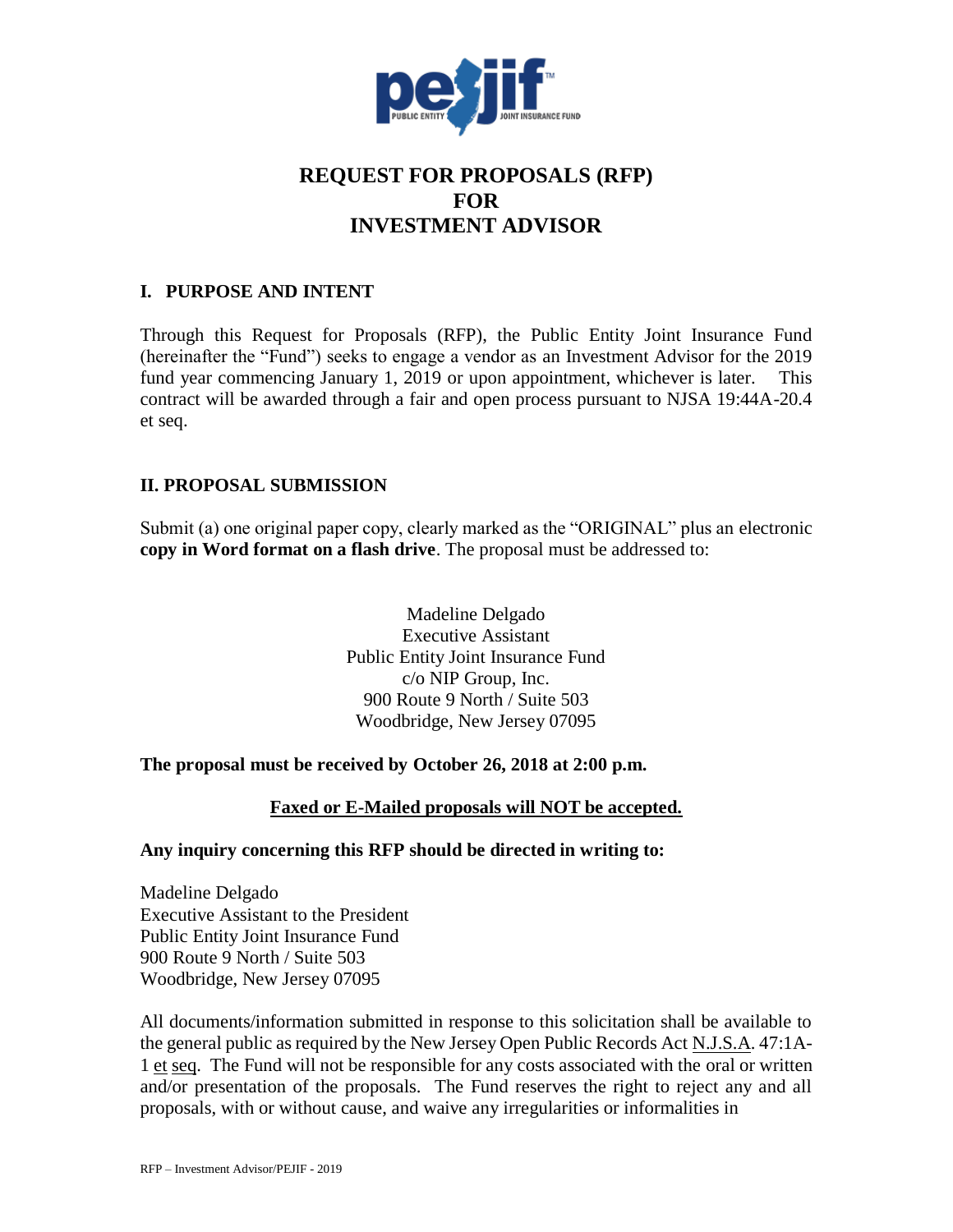

the proposals. The Fund further reserves the right to make such investigations as it deems necessary as to the qualifications of any and all vendors submitting proposals. In the event that all proposals are rejected, the Fund reserves the right to re-solicit proposals.

#### **III. GENERAL INFORMATION ON THE FUNCTIONS OF THE FUND**

The Fund is organized pursuant to NJSA 40A: 10-36 to provide property/casualty insurance to its member local units. The Fund also provides its members with a comprehensive risk control and claims management program. The Fund is controlled by Board of Fund Commissioners that annually elects an executive committee. The Fund is regulated by the Department of Banking and Insurance and the Department of Community affairs.

#### **IV. 2018 Cash Management and Investment Objectives**

The Public Entity Joint Insurance Fund objectives in this area are:

- a) Preservation of capital.
- b) Adequate safekeeping of assets.
- c) Maintenance of liquidity to meet operating needs claims settlements and dividends.
- d) Diversification of the FUND's portfolio to minimize risks associated with individual investments.
- e) Maximization of total return, consistent with risk levels specified herein.
- f) Investment of assets in accordance with State and Federal laws and Regulations.
- g) Accurate and timely reporting of interest earnings, gains and losses by line of coverage in each Fund year.
- h) Where legally permissible, cooperation with other local municipal joint insurance funds, and the New Jersey Division of Investment in the planning and execution of investments in order to achieve economies of scale.
- i) Stability in the value of the FUND's economic surplus.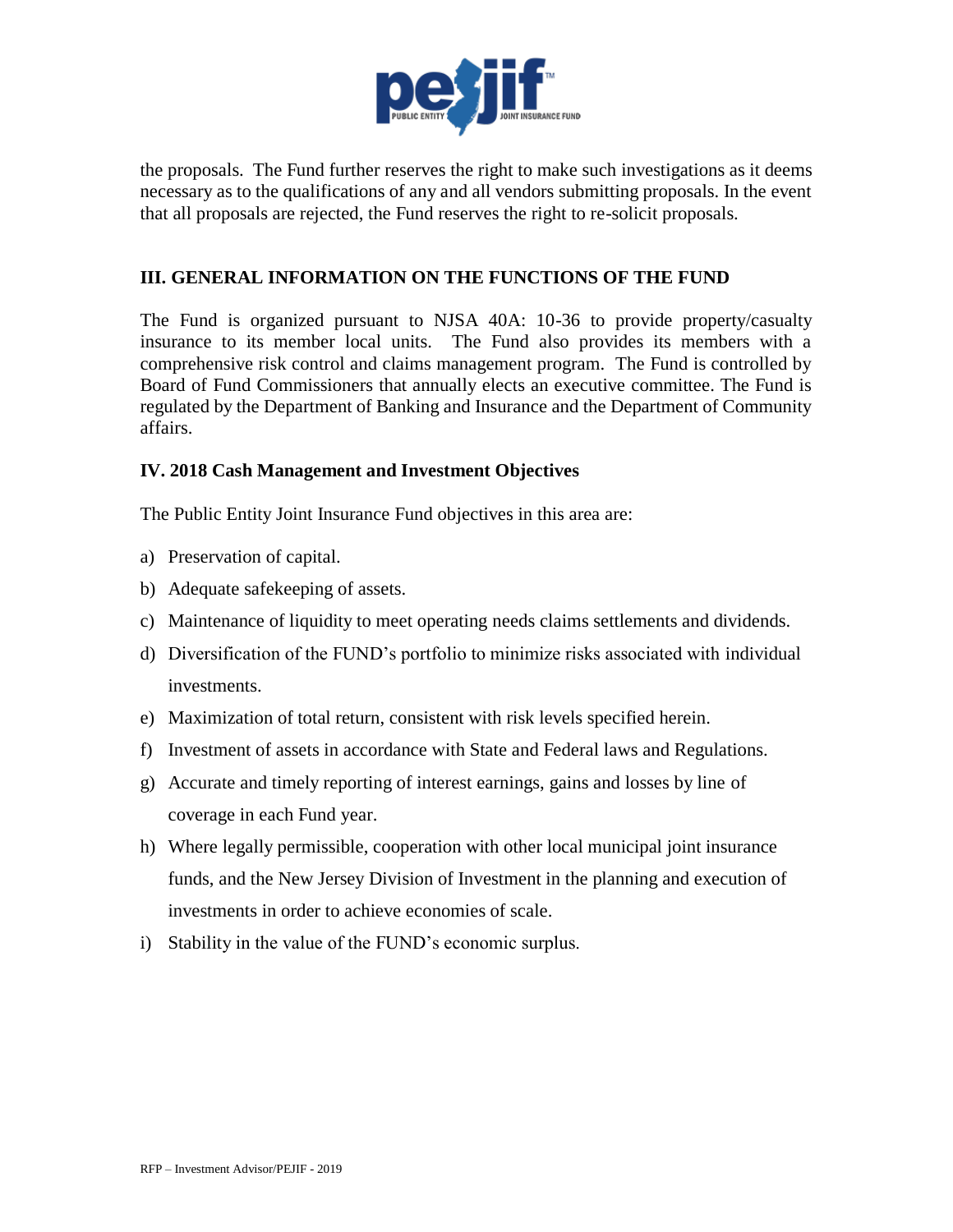

## **V. SCOPE OF SERVICES**

See "SERVICES" section of the contract attached in Exhibit A.

## **VI. MANDATORY CONTENTS OF PROPOSAL**

In its proposal, the firm must include the following:

1) Contact Information: Provide the name and address of the firm, the name, telephone number, fax number, and e-mail address of the individual responsible for the preparation of the proposal.

2) A fee proposal for the 2019 fund year.

3) An executive summary of not more than two pages identifying and substantiating why the vendor is best qualified to provide the requested services.

4) A staffing plan listing those persons who will be assigned to the engagement if the vendor is selected, including the designation of the person who would be the vendor's officer responsible for all services required under the engagement. This portion of the proposal should include the relevant resume information for the individuals who will be assigned. This information should include, at a minimum, a description of the person's relevant professional experience, years and type of experience, and number of years with the vendor. Also include a copy of the data forms required by the Department of Banking and Insurance pursuant to NJAC  $11:15 - 2.6$  (c) 8.

5) A description of the vendor's experience in performing services of the type described in this RFP. Specifically identify client size and specific examples of similarities with the scope of services required under this RFP.

6) A description of resources of the vendor (i.e., background, location, experience, staff resources, financial resources, other resources, etc.).

7) The location of the office, if other than the vendor's main office, at which the vendor proposes to perform services required under this RFP. Describe your presence in New Jersey. Specifically, the vendor must state in its proposal whether or not the vendor is registered as a small business enterprise ("SBE") with the New Jersey Commerce and Economic Growth Commission New Jersey's Set-Aside Program.

8) Provide references including the contact names, titles and phone numbers.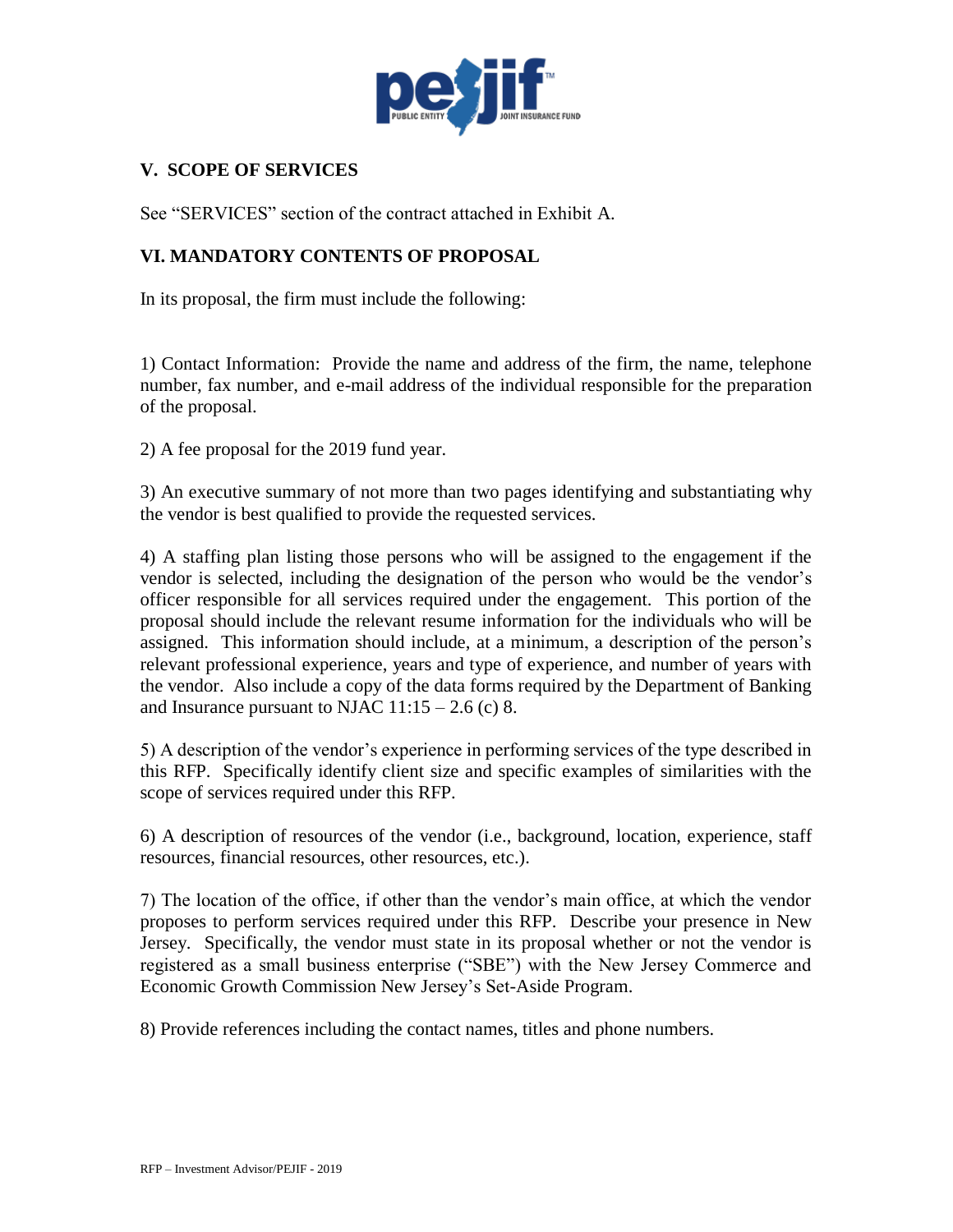

9) In its proposal, the vendor must identify any existing or potential conflicts of interest, and disclose any representation of parties or other relationships that might be considered a conflict of interest with regard to this engagement, or the Fund.

## **VII. INTERVIEW**

The Fund reserves the right to interview any or all of the applicants submitting a proposal. Although interviews may take place, the proposal should be comprehensive and complete on its face. The Fund reserves the right to request clarifying information subsequent to submission of the proposal.

## **VIII. SELECTION PROCESS**

All proposals will be reviewed to determine responsiveness. Non-responsive proposals will be rejected without evaluation. For vendors that satisfy the minimum requirements, the Fund will evaluate proposals based on the following evaluation criteria, separate or combined in some manner, and not necessarily listed in order of significance:

(a) The vendor's general approach to providing the services required under this RFP.

(b) The vendor's documented experience in successfully completing contracts of a similar size and scope to the engagement addressed by this RFP

(c) The qualifications and experience of the vendor's management, supervisory or other key personnel assigned to the engagement, with emphasis on documented experience in successfully completing work on contracts of similar size and scope to the services required by this RFP.

(d) The overall ability of the vendor to mobilize, undertake and successfully complete the engagement within the timeline. This criterion will include, but not be limited to, the following factors: the number and qualifications of management, supervisory and other staff proposed by the vendor to perform the services required by this RFP; the availability and commitment to the engagement of the vendor's management, supervisory and other staff proposed; the vendor's contract management plan, including the vendor's contract organizational chart.

#### **IX. SELECTION CRITERIA**

The Fund will select the vendor deemed most advantageous to the Fund, price and other factors considered.